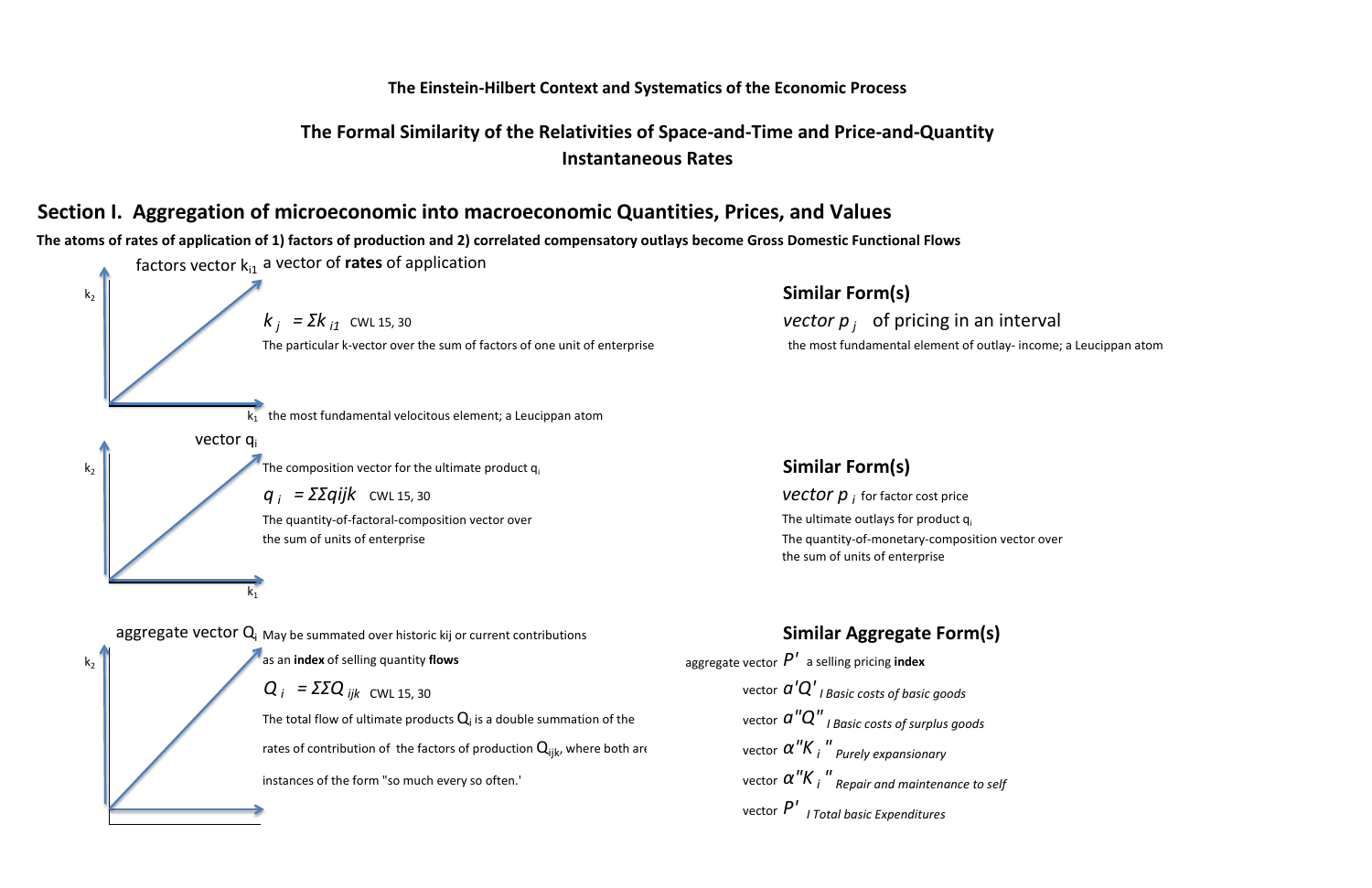

**Normative Gross Domestic Functional Flows: P'Q' + Π"Κ" = p'a'Q'Basic circuit costs + p"a"Q"Basic R&M + π"α"Κ"Pure expansionary surplus + π"α"Κ"Surplus R&M to self**  See http://functionalmacroeconomics.com/table-of-contents/buildup-of-formulae/



**Section II. An exercise in the geometry of differing functional flows**

**The Summary of Flows of the Economic Process** (prescinding the granting of "false" credit)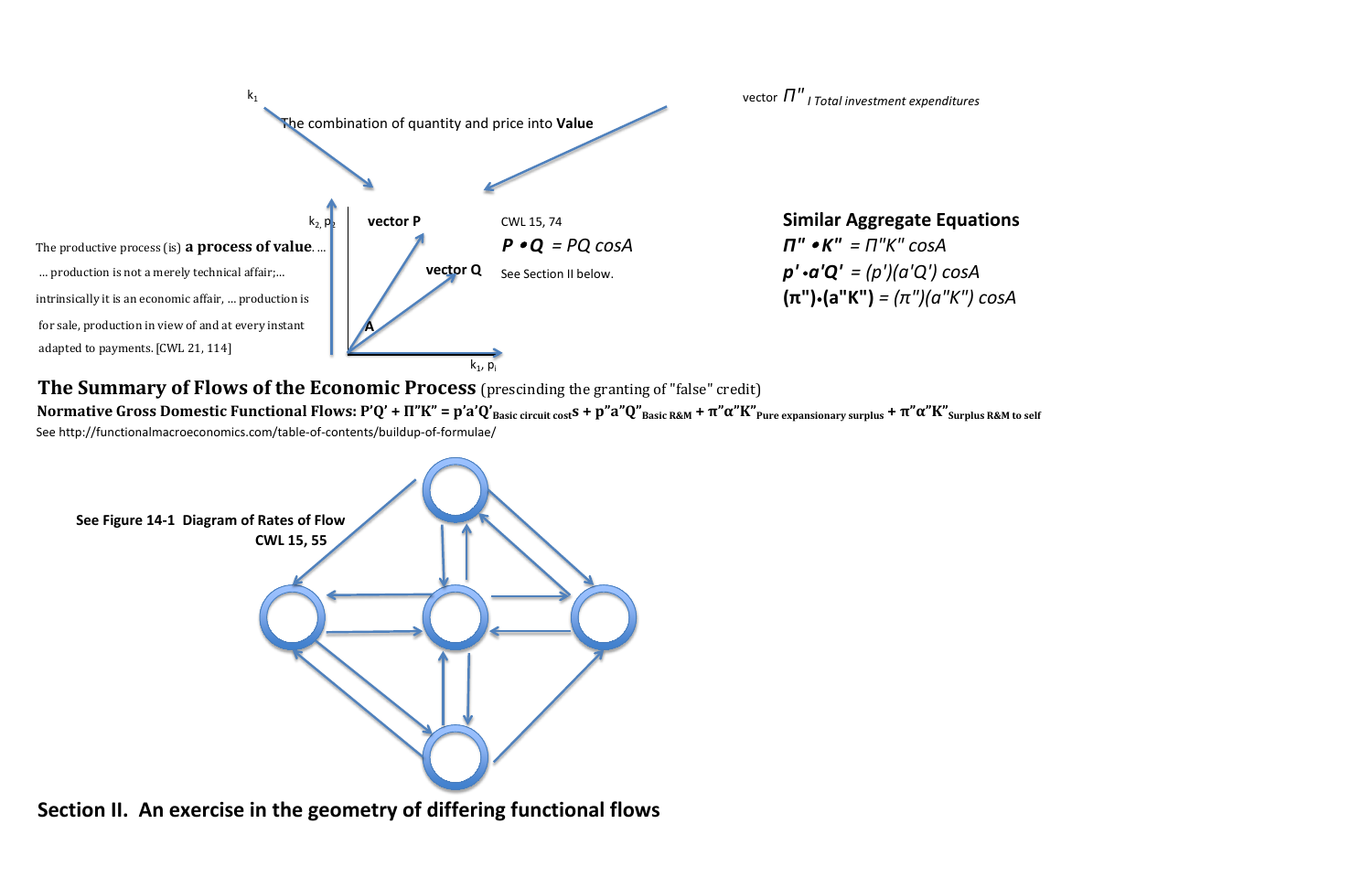# **An Advance from factoral elements to vectors, to the invariant algebra and trigonometry of the relativity of price and quantity.** Note that, as ds<sup>2</sup> = dx<sub>1</sub><sup>2</sup> + ds<sub>2</sub><sup>2</sup> + ds<sub>3</sub><sup>2</sup> + dx<sub>4</sub><sup>2</sup> is the basic trigonometric form of Special Relativity, so the dot product, P•Q=<code>PQcOSA</code> of vectoral price patterns and vectoral **quantity patterns is the basic trigonometric form of price-quantity flows, whether of a) consumption Expenditures or Costs or b) Investment Expenditures or Pure Surplus Incomes. Against the background of Special Relativity's constant velocity of light necessitating combinations of dilation of time and contraction of length, we consider the possibility of a given economic velocity's (flow's) determining tradeoffs between its two mutually determining constituents, price and quantity.** "The question is, How much does the increment in the rate of payment DZ result from price increments dp<sub>i</sub>, and how much does it result from quantity increments dq<sub>i</sub>?" [CWL 15, 108] **This invariant trigonometric intelligibility comparing different flows applies to contemporaneous flows and to successive flows.**

A functional flow has price and quantity components subject to "dilation" and "contraction." | In Einstein's Special Relativity, the postulates of 1) invariance of the expression of principles and of a) basic expenditures (velocitous flows) and basic costs (velocitous flows), their separate under inertial transformations, require that Newton's and Galileo's 3-d absolute space and 1-d



By Lonergan's postulate of the normative reciprocity - symbolized by an equals sign - ftnt 15 ||aws under inertial transformations, and 2) the constancy of the speed of light to observers pretio-quantital flows will be subject to dilation and contraction of price vector and quantity absolute time must be **redefined** as a 4-d spacetime. vector within to preserve the equality of flows on both sides of the equals sign so as to avoid distortion of the process. Thus, price and quantity are relativistically **redefined.**

 $\mathbf{\Psi}$ (Valued flow) = (valued flow) + (valued flow)

| $Z = \sum p_i q_i$                                                                      | $[(13)$ for expenditures] | [CWL 15, 107-109] |                   | <b>Similar forms</b>                    |
|-----------------------------------------------------------------------------------------|---------------------------|-------------------|-------------------|-----------------------------------------|
| $Z + DZ = \sum (p_i q_i + p_i dq_i + q_i dp_i + dp_i dq_i)$                             | $(14)$ for expenditures]  | [CWL 15, 107-109] |                   |                                         |
| Therefore, $Z = \Sigma(p_i)(aq_i)$                                                      | [for "cost" as defined]   |                   |                   |                                         |
| $Z + DZ = \Sigma(p_i aq_i + p_i daq_i + aq_i dp_i + dp_i daq_i)$                        | [for "cost" as defined]   |                   |                   |                                         |
| $Z = \sum p_i q_i = P.Q = PQ \cos A$                                                    | $[(17)$ for expenditures] | [CWL 15, 107-109] |                   | $(p') \cdot (a'q') = (p')(a'q') \cos A$ |
| $Z + DZ = (P + dP)(Q + dQ) cos(A + dA)$                                                 | $[(20)$ for expenditures] | [CWL 15, 107-109] |                   |                                         |
| Therefore, $\Sigma(p_i q_i + p_i dq_i + q_i dp_i + dp_i dq_i) = (P+dP)(Q+dQ) cos(A+dA)$ |                           |                   | $(14)$ and $(20)$ |                                         |
| $DZ = PQ[(dP/P + dQ/Q + dPdQ/PQ) \cos(A + dA) - 2 \sin(dA/2) \sin(A + dA/2)]$           |                           |                   |                   |                                         |
| [CWL 15, 107-109]; [ VNR Encyclopedia, 1977. p. 234]                                    |                           |                   |                   |                                         |

In sum, a special relativistic perspective in Functional Macroeconomic Dynamics: differing volumes of particular functional flows posess an algebraic and trigonometric intelligibility.

**Special Relativity: redefinition** of price and quantity within pretio-quantitality **Special Relativity:** a relativistic **redefinition** of space and time within spacetime (Vectorial Intelligibilities invariant across all economic systems) (Algebraic & trigonometric invariants in all inertial reference systems)

 $\blacklozenge$ Three functional flows are mutually determining and determined.  $\blacktriangleright$ Speed of light same for all observers under inertial transformations

## **Physics**

# **Section III. Relativities in Macroeconomics and Physics**

## **Macroeconomics**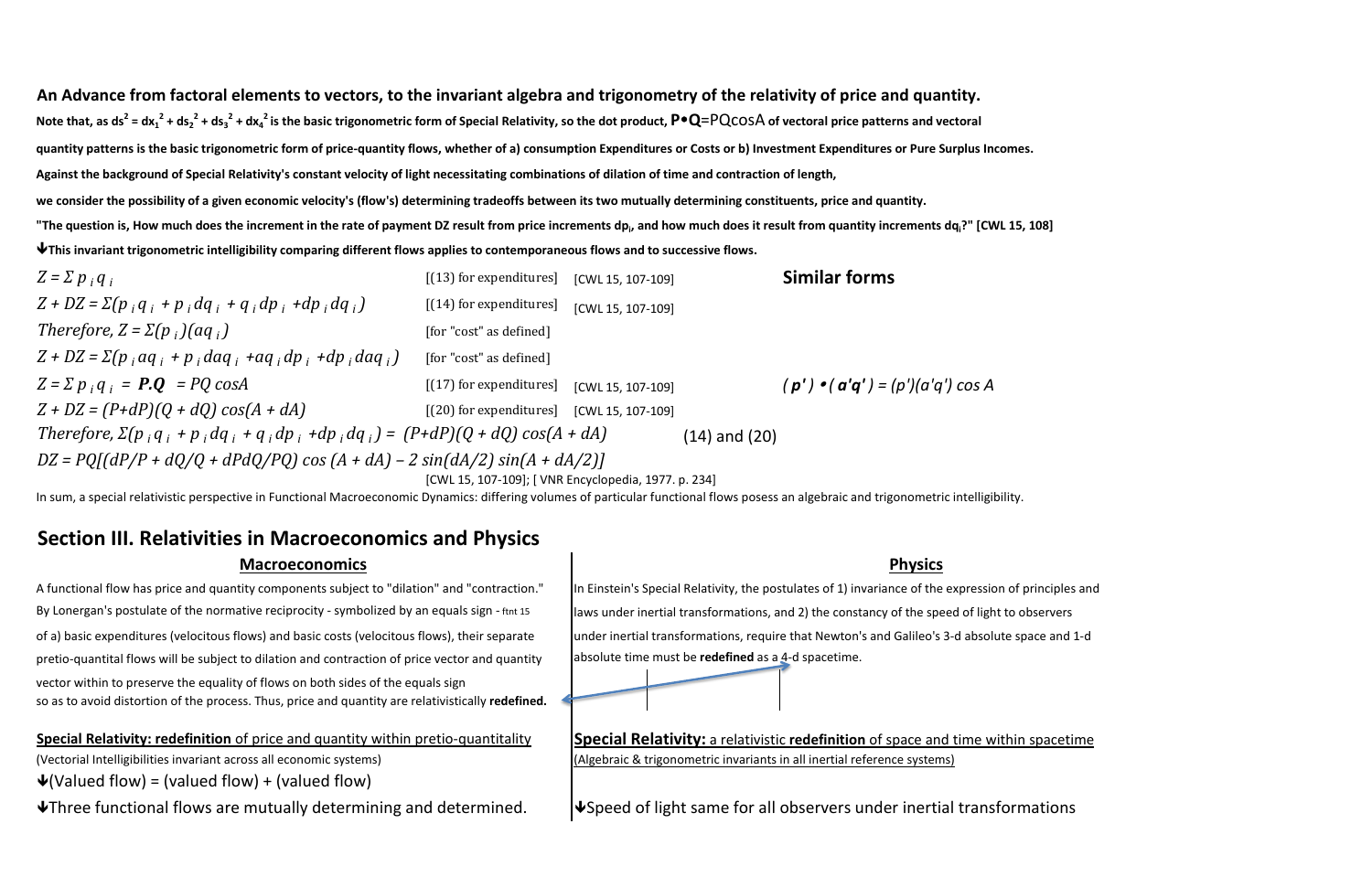Time dilation  $\Delta t_0 = (\Delta t)(v1-v^2/c^2)$  $\sqrt{u}$ Redefinition and relativity of terms Footnote 15

 $J = a' + a''R$  Length contraction  $dJ = da' + a''dR + Rda''$  See footnotes 1 and 10  $\left| KE = mc^2 (1/V[1-v^2/c^2]-1$ momentum kinetic energy  $ds^{2} = x_{1}^{2} + x_{2}^{2} + x_{3}^{2} + ict^{2}$ 

## **General Relativity General Relativity**

### **Basic Expenditures are normatively reciprocal to the receipt of Basic Incomes Energy-Momentum is reciprocal to the curvature of spacetime**

Each price and quantity index vector is a function of all the other index vectors Ten tensorial equations linking twenty quantities

Let P'Q', p'a'Q', and p"a"Q" be considered tensor forms. The curvature tells matter how to move, and



The distribution of matter determines the curvature of spacetime

Differentials momentum *p = mv/√1-v2/c2*

$$
P'Q' = p'a'Q'
$$
<sub>Basic outlays for basic income</sub> + p''a''Q''<sub>surplus outlays for basic income</sub>  $G_{ab} = 8\pi T_{ab}$   
 $\Pi''K'' = \pi''\alpha''K''_{purely expansionary outlays} + \pi''\alpha''K''_{R\&M outlaysto self}$   $R_{ab} - .5g_{ab}R = kT_{ab}$ 

Gross Domestic Functional Flows *GDFF = P'Q' + Π"Κ"*

 $k_n$   $\left[ \int_a^b r_n(t-a) - B_n \right] = \int_a^b r_{n-1}(t) - A_{n-1}$ 

Applicable as a statement of both current relations

and asa statement suggestin how the process will evolve.

$$
\begin{cases}\nG_{ab} = 8\pi T_{ab} \\
R_{ab} - .5g_{ab}R = kT_{ab} \\
ds^2 = \Sigma g_{ij} dx_i dx_j \qquad [i, j = 1, 2...n]\n\end{cases}
$$

**Purely relational abstract intelligibilities generally applicable**

 of equivalence and 2) his equating the **process** of spacetime curvature with that flows are reciprocal to, and not to be distinguished from, the **process** of supplycosts flows suggest his appreciation of Einstein's 1) principle **process** which **conserves energy and momentum** Lonergan's **postulate** and **principle** that the **process** of demand **expenditures** 

We have tensor equations; the left side tells the right how to act, and vice versa

transformations. By the **postulate of invariance** the principles and laws are **invariant** under any

By Einstein's **principle of equivalence**: a gravitational force is **indistinguishable**  from an acceleration of the system of reference.